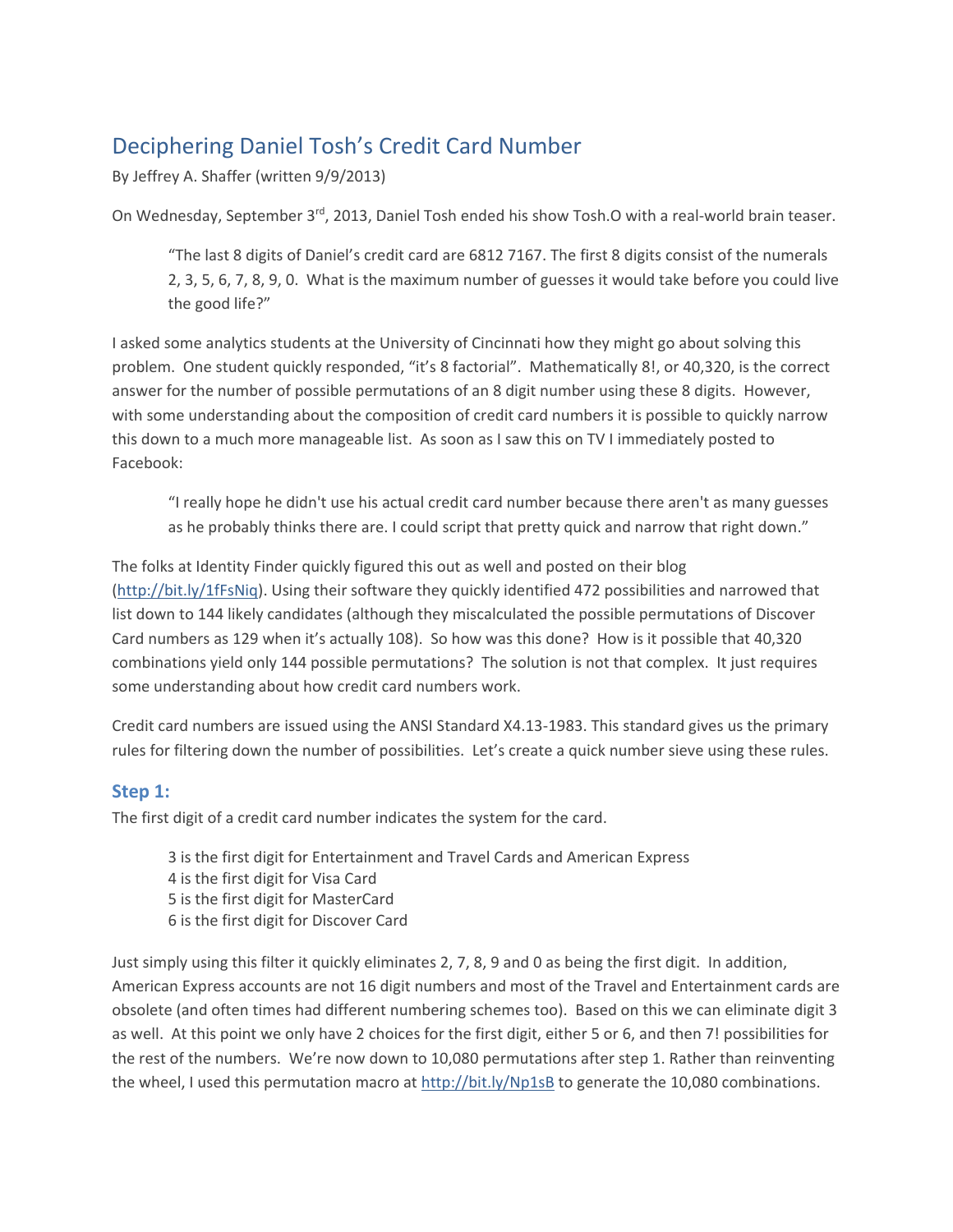#### **Step 2:**

The next step is where most of the magic happens. In 1954 an IBM scientist by the name of Hans Peter Luhn filed a patent for an algorithm to validate identification numbers. This algorithm is the foundation for most credit card numbers today. It allows a merchant, for example a merchant website, to quickly validate if a credit card is valid or not. Note that the last number of the credit card number is the checksum digit for the algorithm. Here is the algorithm as published on Wikipedia:

- 1. From the rightmost digit, which is the check digit, moving left, double the value of every second digit; if product of this doubling operation is greater than 9 (e.g.,  $7 * 2 = 14$ ), then sum the digits of the products (e.g.,  $10: 1 + 0 = 1$ ,  $14: 1 + 4 = 5$ ).
- 2. Take the sum of all the digits.
- 3. If the total modulo 10 is equal to 0 (if the total ends in zero) then the number is valid according to the Luhn formula; else it is not valid.

The Luhn algorithm enables the merchant to instantly know if there is an incorrect digit in the credit card number and will also catch many of the transposed digits (2 digits being swapped). It does not indicate if the credit card was actually issued, but only if it's a valid number that could be issued.

Here's a quick illustration to show how this algorithm works with a 16 digit credit card number.

|  |  |  | 5 4 2 4 6 1 8 3 1 5 4 6 1 2 4 6                            |  |  |  |  |  |
|--|--|--|------------------------------------------------------------|--|--|--|--|--|
|  |  |  | X2 X1 X2 X1 X2 X1 X2 X1 X2 X1 X2 X1 X2 X1 X2 X1            |  |  |  |  |  |
|  |  |  | 10  4  4  4  12  1  16  3  2  5  8  6  2  2  8  6          |  |  |  |  |  |
|  |  |  | $1+0$ +4 +4 +4 +1+2 +1 +1+6 +3 +2 +5 +8 +6 +2 +2 +8 +6 =66 |  |  |  |  |  |

## $66 = 6 \mod 10$ After dividing by 10 the remainder  $= 6$ . This is not a valid credit card number.

For this particular sequence of 15 numbers to be a valid credit card number there is only one possible answer for the checksum digit (the last digit of the credit card number). It has to be 0.

|  |  |  | 5 4 2 4 6 1 8 3 1 5 4 6 1 2 4 0                                                            |  |  |  |  |  |
|--|--|--|--------------------------------------------------------------------------------------------|--|--|--|--|--|
|  |  |  | X2 X1 X2 X1 X2 X1 X2 X1 X2 X1 X2 X1 X2 X1 X2 X1                                            |  |  |  |  |  |
|  |  |  | 10 4 4 4 12 1 16 3 2 5 8 6 2 2 8 0                                                         |  |  |  |  |  |
|  |  |  | $+4$ $+4$ $+4$ $+1$ $+2$ $+1$ $+1$ $+6$ $+3$ $+2$ $+5$ $+8$ $+6$ $+2$ $+2$ $+8$ $+0$ $=60$ |  |  |  |  |  |

 $60 = 0$  mod 10 After dividing by 10 the remainder  $= 0$ . This is a valid credit card number.